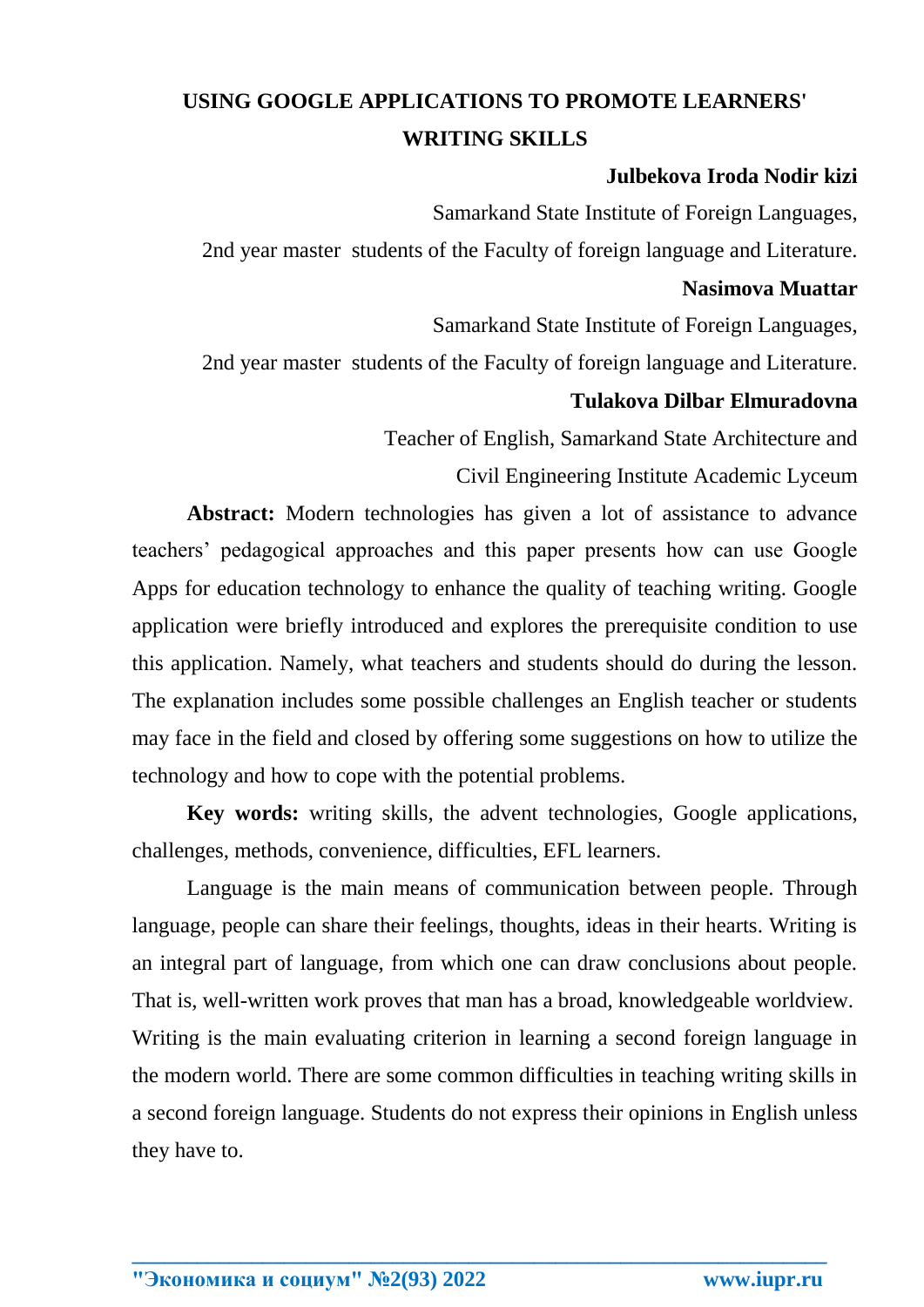The writing requires the writer not only to compose a sentence grammatically, but also to elucidate the structure and its essence. The remaining 3 skills (listening, reading, speaking) must also be mastered in order to master the writing. To enhance on EFL learners' writing skill teacher should pay attention not only its complexity and difficulty of writing, but keep also a perfect and regular training. This issue was thoroughly studied by Hedge and according to his results only 9% of adults spend their time on writing and 91% of people found difficulty in conveying the message that they exactly want to express.[2,98]

While learning writing students may find it tedious and grueling. In an age where information is important, in addition to skills such as critical thinking, creativity, and collaboration, being useful and competitive is also required. With an understanding of social and educational realities as well as the modern nature of the 21st century learners who have '24/7/365' fingertrip access to technology, the 21st century English language educators must ensure that they teach their students with the end-goals in mind by harnessing the myriad of modern technological resources and carefully intergrating them into their classroom contexts via varied means such as "substitution, augmentation, modification, and redefinition.[7,2]We know that today's youth have been familiar with any electronic devices, including the use of mobile phones and the internet since they were a little child. That is the reason why teachers are supposed not to be left behind their students in using this technology. Pensky called the majority of students "digital native".[6,4]

Therefore, non-traditional use without the traditional method is becoming a demand of today. Chamberlain and Neumann maintains "Education is developing owing to the impact of the Internet. We cannot teach our generation in the same manner in which we were taught. Change is vital case to engage student..." [5,]

Google has released a lot of applications to support teachers' information technology-based teaching and learning. At present these applications are available for free and can be accessed using smart phone, tablet, laptop and other appliances. To illustrate Gmail, Google Docs, Google Drive, Google sheet, Google Talk, Google Classroom, Google Hangouts on Air, and many others. Like other teachers,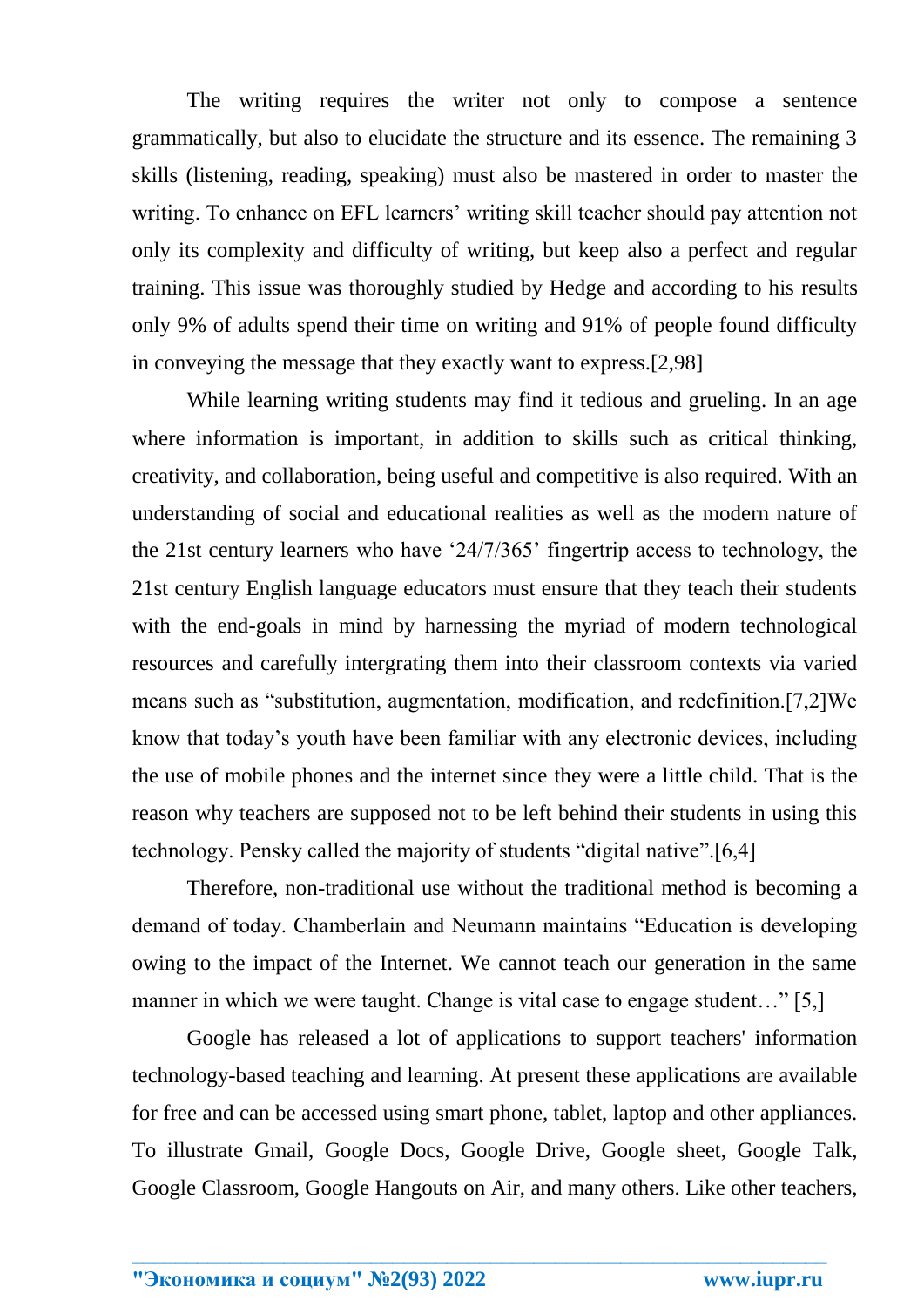Revere and Kovach believes that innovative programs and activities designed to increase learned-centered environment and improve their learning outcomes are a key tool in enhancing students' learning potential.[9, 113-124] Google Apps for education (GAFE), which is considered informational technology solution, helps students and teachers to work together collaboratively and communicatively in real time.[10,895] GAFE is a facilitator for controlling practices like rating, ranking and ordering. Moreover, this kind of technologies make easer to overview, sort the task and compare students.[4,15] Through collaborative learning and self, peer and group assessment represents an alternative paradigm system thinking approach is developed with the help of Google Apps.[8, 19-25]

Before getting started, the important thing to be able to use Google Apps for education is to have a Google account or Gmail. Google Drive is an alternative version of Microsoft Office for word documents and an alternative version of iCloud drive owned by Google to store your documents online. Rather than writing on a piece of paper, it is preferable for to students type their writing draft, for instance, on their Google Docs and save it on their Google Drive. Thanks to the great feature of Google Doc, which automatically saves written forms every two seconds, you no longer have to worry about losing any documents. Also, there is at least 15 GB of free storage if students work with their personal Gmail account in Google Drive. Students can save lots of files forever as far as Google exists and update any file any time from PC, iPads, smartphones they have as far as they can go online. Through Google Docs and Google Drive, students and teachers can share their drafts with others. It is a great opportunity for students that they can change, suggest or reedit their peers' drafts further enhancing the meaning and its content. Bijami M. and his colleagues mentioned that the importance of peer editing and peer feedback in the process of teaching writing.[1,91] Without any face-to-face interaction, the teacher can give feedback and suggestions on the shared files, and students can receive the feedback and suggestions immediately.

Another handy Google application is Google Classroom which is can be used by teachers to provide online classes. Google Classroom can be considered as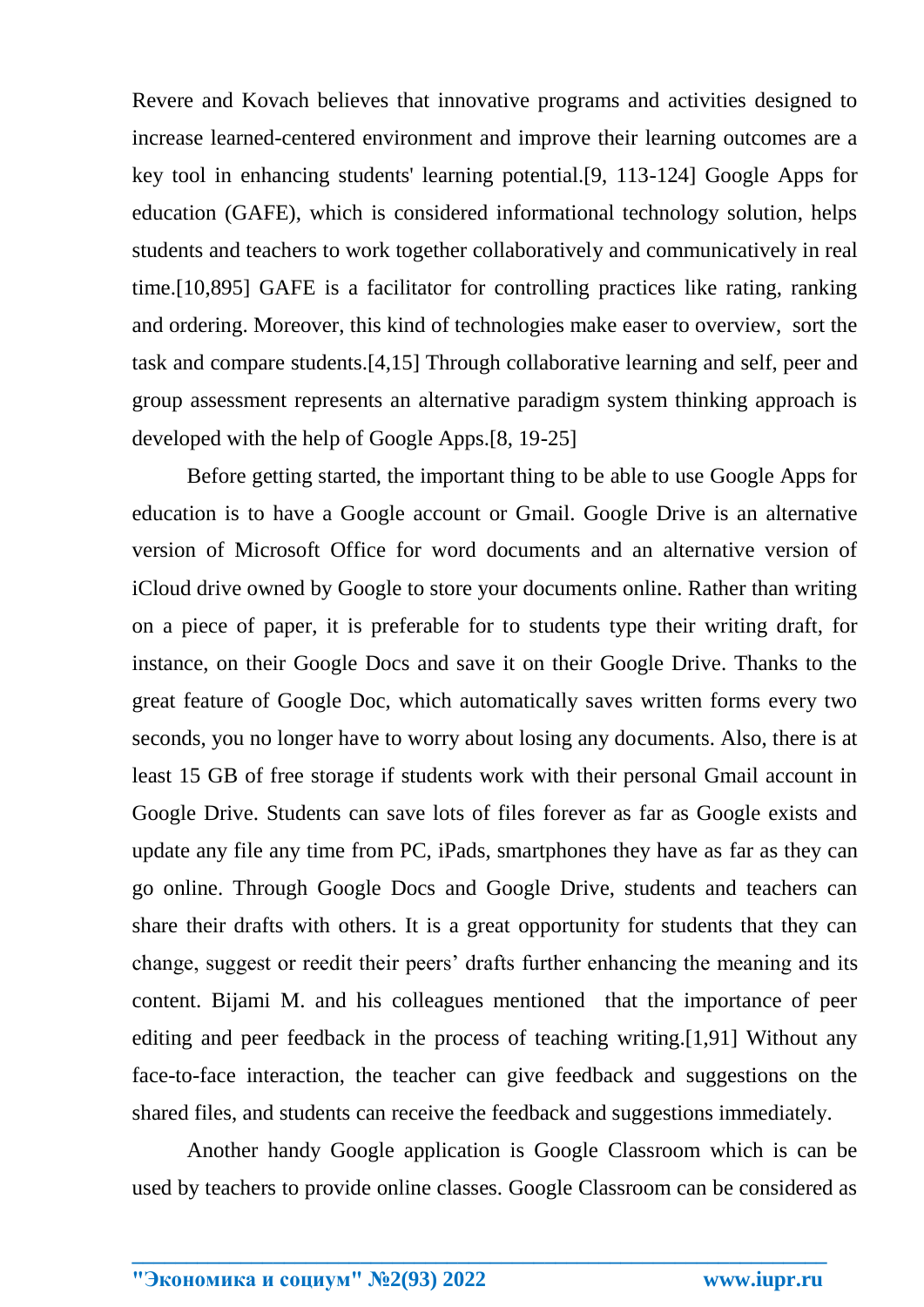the main platform for having online lessons and it gives a teacher a chance to post the assignment, set the deadline, watches students who do tasks and those who do not, even provide online feedback, and scores students' task any time.

Google hangouts is an excellent service that enables both individually and group chat with several people at a time.[3,3] Students and teachers can utilize this app not only for video-based communication, but can also text and add voice messages through this app. According to Lander hangouts is an alternative of Google chat and Skype. Hangouts on Air is a tool for teachers to enable to broadcast their communication or presentation both on YouTube and through your Google+page. Google hangout is a medium to interact with students when you are away.

The use of Google apps in the learning process helps to make the lesson quality and relevant. But in addition to its many advantages, there are some shortcomings in its implementation. a reliable internet connection and a constant power supply can be cited as the main drawbacks. In addition, Culture shock during the lesson also occurs among teachers and students as one of the shortcomings. Some students can find it uncomfortable but I am sure in the following meetings will be all fine.

I Have discussed some reasons why these applications can be handful for teachers make the writing class more effectively. Furthermore, the detailed information was given on how to utilize these applications for teaching writing. In addition to being convenient and useful, there may be some inconveniences. But these shortcomings may not be a major obstacle in teaching writing skills. I hope this article will be of great help to some teachers in improving the quality of education.

## **REFERENCES:**

1. Bijami M., Kashef S., and Nejad M. peer feedback in learning English writing: Advantages and Disadvantages. Journal of studies in education. 2013, 91.

2. Hedge T. "Teaching and learning in the language classroom" Oxford University Press. 2000, 98.